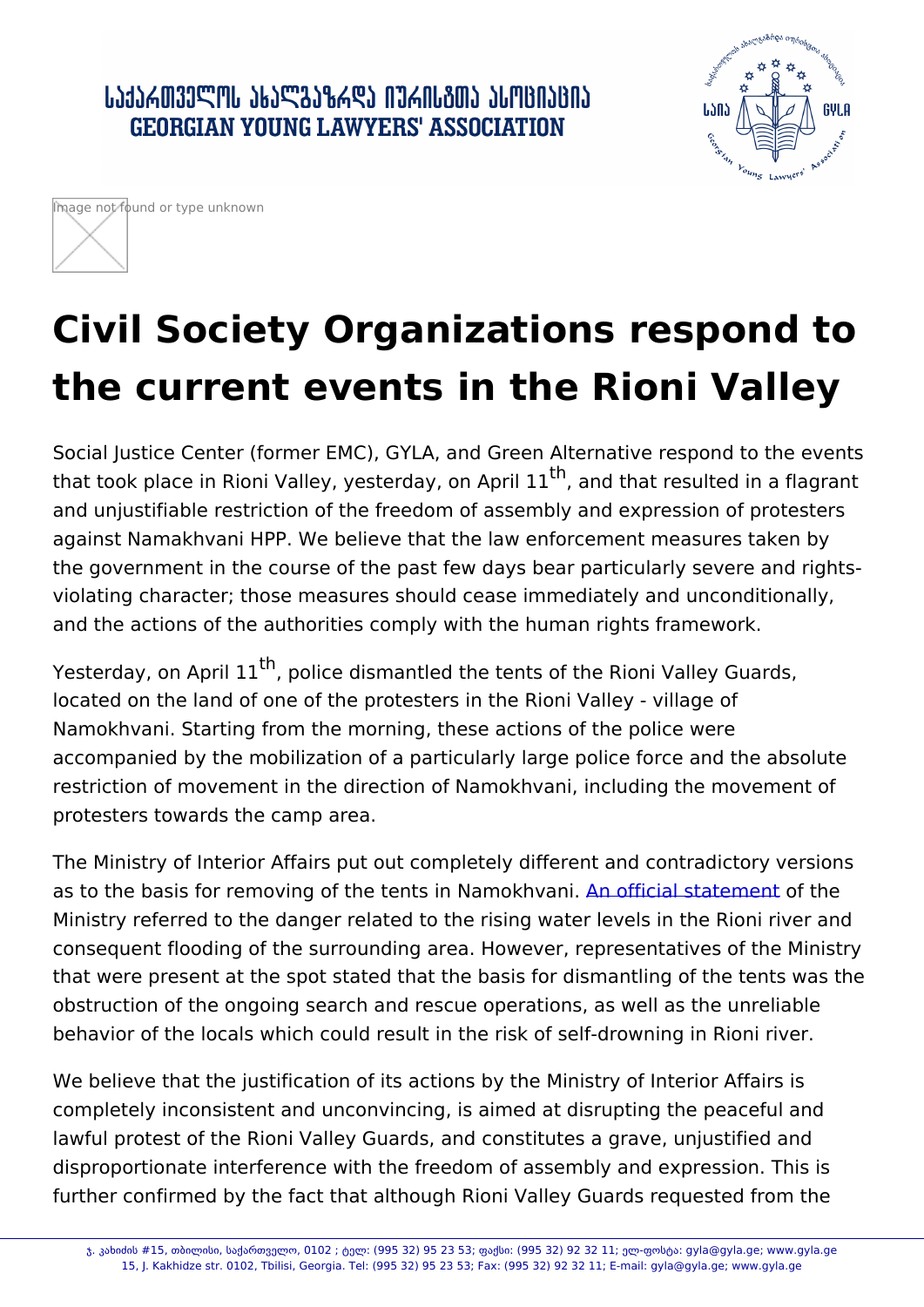police to allow setting up the tents in a different area in the villag an alternative to dismantled tents on numerous occasions, this pos unreasonably denied by the Ministry. Eventually, the protesters had protest site in the village of Namokhvani and relocated close to oth the demonstration near the village of Gumati. It is worth<sup>th</sup>nothiong tha restriction of movement, apart from the guards of the valley, affect representatives a EhwelCharter of Journalistic Heth Constition for Media Advocacyonsidered this restriction unjustified.

Furthermore, in [parallel to the dismantli](https://www.qartia.ge/ka/siakhleebi/article/87525-mediis-mushaobis-shezghudva-daushvebelia)ng [of the tents, it w](https://www.facebook.com/permalink.php?story_fbid=3785759768198595&id=892204610887473)as repo [bottles](https://www.facebook.com/permalink.php?story_fbid=3785759768198595&id=892204610887473) were removed from the area of the tents", which was percei to discredit their movement by the protesters. The doubts about the information are intensified by the internal rules and practices estal protesters camp that imply strict control of the rules of conduct ar consumption of alcohol.

Public should be reminded that the decision on the removal of the t by an accident that took place in the proximity of the  $^{\text{t}}$   $\!$  a Finporoarea on around 8 p.m. one of the persons from the tents of Rioni Valley Guards disappeared areas of Rioni Valley Guards and is being searched in the Rioni River. This incident allowed the Affairs to strengthen the law enforcement control at the camp area additional mobilization of police and special forces in the valley ar the tents the next day.

The public is also aware that  ${}^r\!g\!i}$  inthe Apeints in the Rioni Valley have unfolding amid intensified law enforcement control from the side of Interior Affairs, while freedom of movement of the supporters of pro population remained restricted in the valley. By installing police ch roads leading to the village of Namokhvani, the Ministry of Interior restricted freedom of movement which was considered as an unfoun disproportionate interference with fundamental rights eboth by organizations the ublic Defend Near believe that the unsubstantiated law enforcement measures that commen $c^{\{d\}}$ danoch aArperidn $\mathfrak A$  oing up until now, were designed to reduce the number of peo[ple gather](https://socialjustice.org.ge/ka/products/dauqovnebliv-datovos-politsiam-rionis-kheoba-da-shetsqdes-namakhvani-hesis-samsheneblo-samushaoebi)ed in the villa [and ultim](https://socialjustice.org.ge/ka/products/dauqovnebliv-datovos-politsiam-rionis-kheoba-da-shetsqdes-namakhvani-hesis-samsheneblo-samushaoebi)ately, [enforce the](https://reginfo.ge/people/item/21802-rionis-xeobashi-gadaadgilebis-shezgudva-araproporziulia-–-saxalxo-damzveli) decision of removing the tents without a

At the moment, the Rioni Valley Guards and their supporters are mo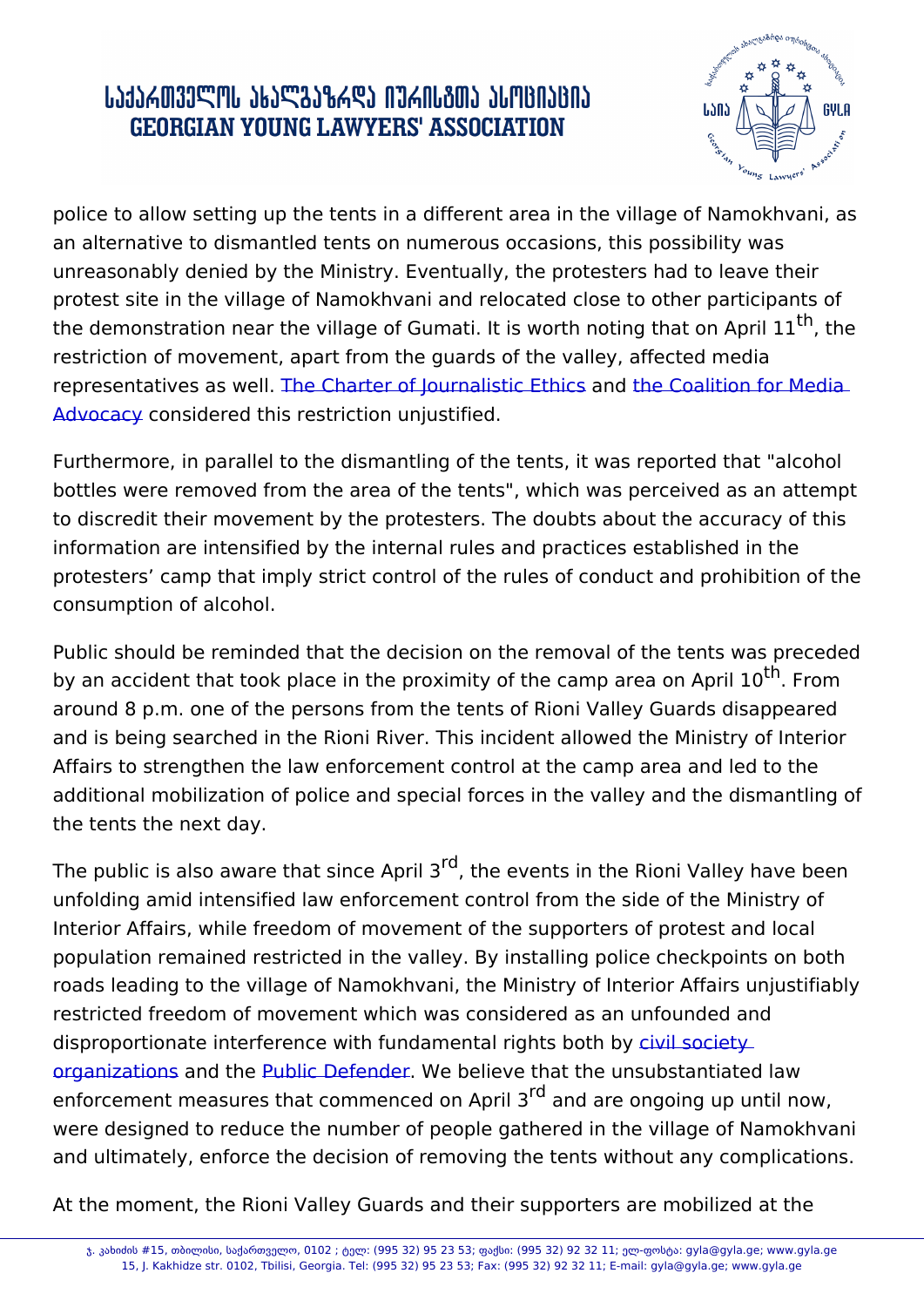## ․ ԱՆՅՆՃᲗᲕᲔᲚᲝᲡ ᲐᲮᲐᲚᲒᲐᲖᲠᲓᲐ ᲘᲣᲠᲘᲡᲒᲗᲐ ᲐᲡᲝᲪᲘᲐᲪᲘᲐ **GEORGIAN YOUNG LAWYERS' ASSOCIATION**



police checkpoint near the village of Gumati, demanding entry and the permit to reset up tents in the village of Namokhvani. Other supporters of the demonstration are also gathering near the village of Gumati. It is key that the Ministry of Interior Affairs refrains from restricting the freedom of movement and assembly and ensures the compliance of its actions with human rights standards. It should be underlined that Rioni Valley Guards made continuous efforts for and repeatedly stated their intention to contain ongoing processes within the boundaries of peaceful assembly and expression. This intention was confirmed by their actions yesterday when in order to maintain peace on the ground they did not resist physically to the restrictions imposed by police

In the current situation, it is crucial authorities realize that such a blatant and unjustifiable violation of the fundamental rights of the Rioni Valley Guards generates the risks of further complication of the process. These risks are not only uninsured but also further aggravated by the law enforcement measures taken by authorities which is why any further development of the processes will be considered as the responsibility of the government.

Considering the above:

We call on to the Ministry of Interior Affairs:

To ensure the compliance of its actions with the legal framework, and the protection of freedom of assembly and expression of the Rioni Valley Guards and their supporters, including through restoring freedom of movement. Protesters should be allowed to continue the assembly in Namokhvani village;

We call on the Government of Georgia:

To conceive its responsibility to preserve the public interest and conduct respective processes based on principles of human rights and democracy; to renounce the illegal, repressive forms of continuing the construction of Namakhvani HPP and to put the ongoing processes back to the format of public, participatory dialogue, which we consider to be the only way to resolve the existing problem;